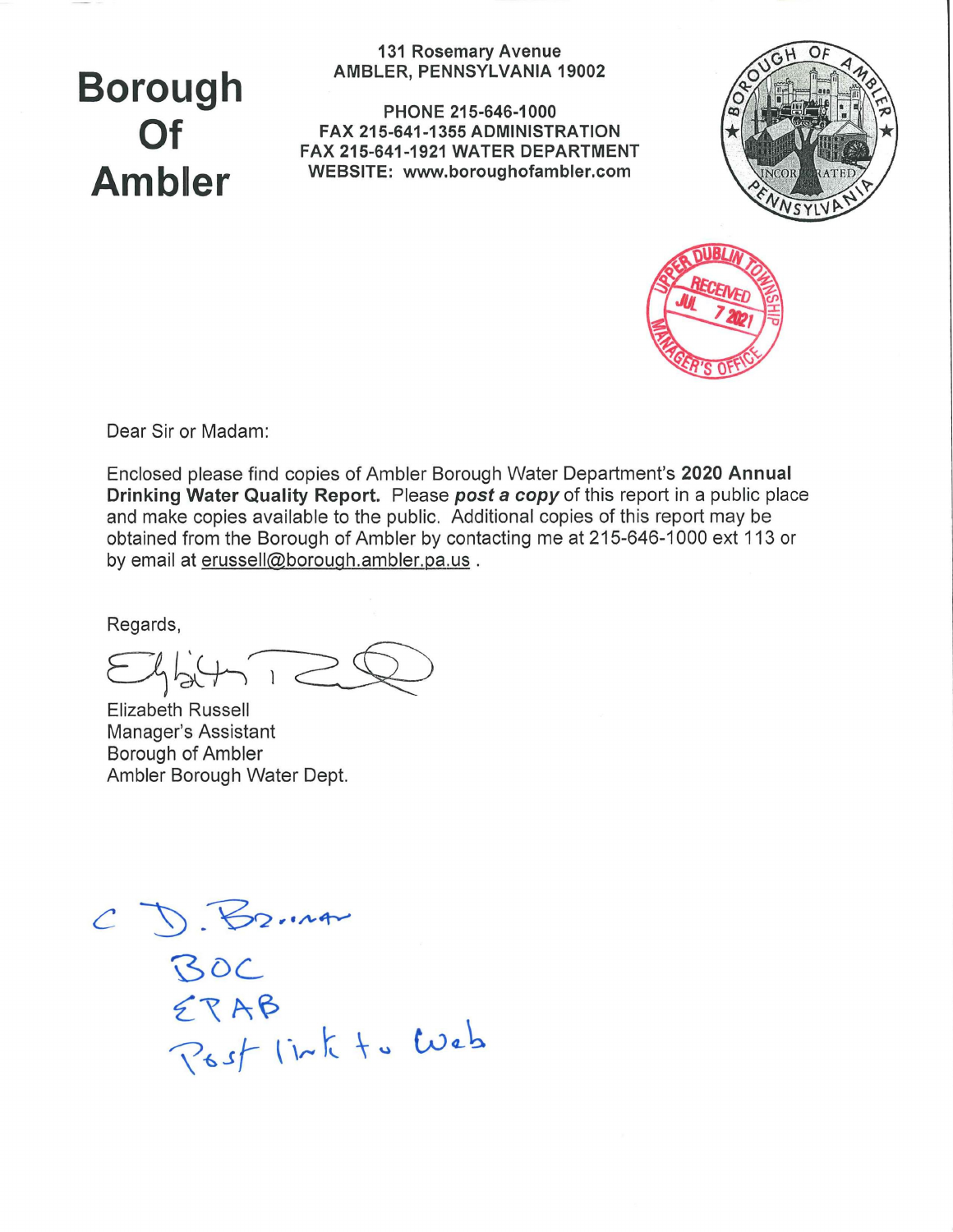## 2020 Annual Drinking Water Quality Report Ambler Borough Water Department, PWSID 1460020

## Este informe contiene informacion muy importante acerca de su agua potable. Haga que alguien lo traduzca para usted, ó hable con alguien que lo entienda.

## This report contains important information about your drinking water. Translate it, or speak with someone who understands it.

#### Water System Information

We are pleased to present to you our 2020 Annual Drinking Water Quality Report. The Safe Drinking Water Act (SDWA) requires that utilities issue an annual water quality report to customers in addition to other notices that may be required by law. This report is designed to inform you about the quality of the water we deliver to you everyday. The Ambler Borough Water Department is committed to providing you with a safe and reliable water supply. This report details where our water comes from, what constituents it contains, and the risks our water testing and treatment are designed to prevent. Informed consumers are our best allies in maintaining safe drinking water.

If you have any questions about this report, please contact Water Superintendent Steve Smallberger at the Ambler Borough Water Department at (215) 646-1000. Normal business hours are Monday through Friday, 8:00 am to 4:30 pm. If you are interested in learning more about the Ambler Borough water system, you are welcome to attend Ambler Borough's regularly scheduled public meetings held the first and third Tuesday of each month at Borough Hall starting at 7:00 pm., or visit our website at http://www.boroughofambler.com. We take great pride in supplying good quality drinking water to our customers at a reasonable price.

> Ambler, PA 19002 131 Rosemary Avenue Ambler Borough Water Department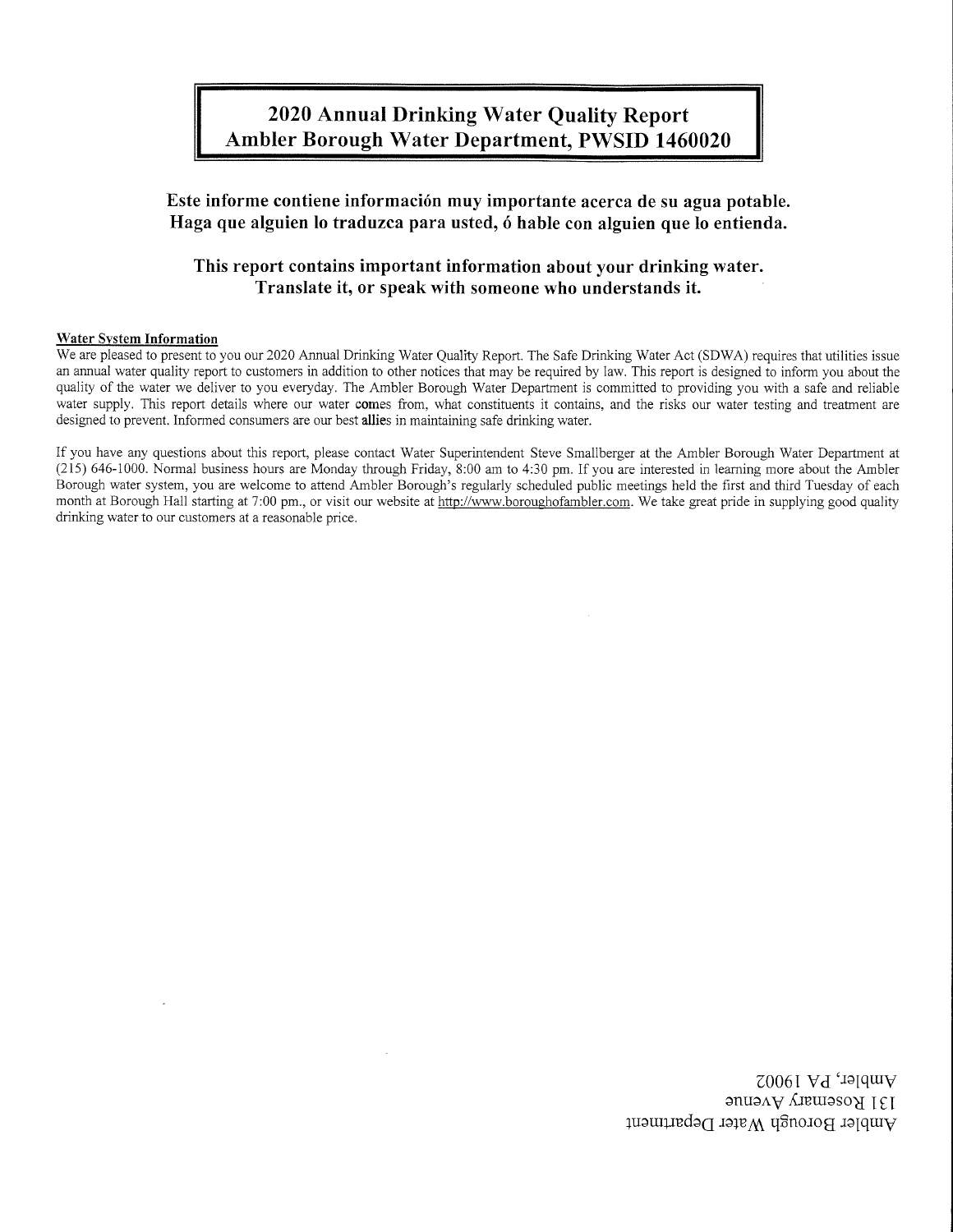#### **Water Quality Monitoring**

The Ambler Borough Water Department routinely monitors for constituents in drinking water in accordance with federal and state laws. The Detected Contaminants table lists only the drinking water contaminants we detected that are applicable for the **2020** calendar year. The presence of these contaminants in the water does not necessarily indicate that **the** water poses a health risk. All drinking water may be reasonably expected to contain at least small amounts of some constituents. Unless otherwise noted, the table shows monitoring results for the period of January I to December 31, **2020. The** state requires us to monitor for some contaminants less than once per year because the concentrations of these contaminants are not expected to vary significantly from year to year.

#### **Water Quality Definitions**

**The following definitions will help you understand the key terms and abbreviations contained in the Detected Contaminants table.** 

*Action Level (AL) —* The concentration of a contaminant which, if exceeded, triggers treatment or other requirements that a water system must follow. *Maximum Contaminant Level (MCL)* - The highest level of a contaminant that is allowed in drinking water. MCLs are set as close to the MCLGs as feasible using the best **available** treatment technology.

*Maximum Contaminant Level Goal (MCLG)* – The level of a contaminant in drinking water below which there is no known or expected risk to health. MCLGs allow for **a margin** of safety.

*Maximum Residual Disinfectant Level (MRDL) -* The highest level of a disinfectant allowed in drinking water. There is convincing evidence that addition of a disinfectant is necessary for control of microbial contaminants.

*Maximum Residual Disinfectant Level Goal (MRDLG)* – The level of a drinking water disinfectant below which there is no known or expected risk to health. MRDLGs do not reflect the benefits of the use of disinfectants to control microbial contamination.

*Minimum Residual Disinfectant Goal (MinRDL) —* The minimum level of residual disinfectant required at the entry point **to the** distribution system. *Not Applicable (N/A) —Does* not apply.

*Nephelometric Turbidity Unit (NTU) —* Measure of the clarity of water. Turbidity in **excess of** 5 NTU is just noticeable to the average person.

*Non-Detects (ND) —* Laboratory analysis indicates that the constituent is not present.

*Parts Per Million (ppm) or Milligrams Per Liter (mg/L)* – One part per million corresponds to one minute in two years or a single penny in \$10,000  $(1 \text{ ppm} = 1.000 \text{ pb})$ .

*Parts Per Billion (ppb) or Micrograms Per Liter (µg/L)* – One part per billion corresponds to one minute in 2,000 years, or a single penny in  $$10,000,000$  (1,000 ppb = 1 ppm).

*Pico Curies Per Liter (pCi/L) —* A measure of radioactivity.

*Treatment Technique (TT)* **—A** treatment technique is a required process intended to reduce **the level of a contaminant in** drinking water.

#### **Unregulated Contaminant Monitoring Rule 4 (UCMR4)**

To ensure the highest level of water quality for our customers, we perform monitoring of unregulated contaminants as required by EPA. Unregulated contaminants are those for which EPA has not established drinking water standards. The purpose of unregulated contaminant monitoring is to assist EPA in determining the occurrence of unregulated contaminants in the drinking water and whether future regulation is warranted. For **more**  information concerning UCMR4 visit these websites: http://water.epa.gov/lawsregs/rulesregs/sdwa/ucmr or https://drinktap.org/Water-Info/Whats-in-Mv-Water/Unregulated-Contaminant-Monitoring-Rule-UCMR.

#### **Vulnerability**

Some people may be more vulnerable to contaminants in drinking water than the general population. Immuno-compromised persons such as persons with cancer undergoing chemotherapy, persons who have undergone organ transplants, people with HIV/AIDS or other immune system disorders, some elderly and infants can be particularly at risk from infections. These people should seek advice about drinking water from their health care providers. EPA/Centers for Disease Control (CDC) guidelines on appropriate means to lessen the risk of infection by *Oyptosporidium* and other microbial contaminants are available from the Safe Drinking Water Hotline at (800) 426-4791 or on-line at www.epa.gov/safewater.

#### **Annual Drinking Water Quality Reports**

The 2020 Annual Drinking Water Quality Report and reports from the **years** 2005 through 2019 are available for **viewing** on the Borough's website http://www.boroughofambler.com at "Borough Departments/Public Utilities".

#### **Public Notification Rule**

The Public Notification Rule requires us to notify you within 24 hours in the event of a Tier 1 violation. A violation may result in the communication of a "boil water alert". In the event of a water quality emergency, we need to get in touch with our water customers. We do this through *Swiftreach,*  our automatic phone dial notification system. It is, therefore, important for us to maintain current customer contact information. You may help us by accessing the SWIFT-911 icon located on the Borough's website home page http://www.boroughofambler.com. Should you prefer, you may call in your information at 215-646-1000, extension 111 or 113, or send an E-mail to erussell@borough.ambler.pa.us.

#### **Water Conservation Tips**

The Ambler Borough Water Department reminds all our customers to use water wisely, and follow the water conservation tips noted below:

- Fix leaking faucets, toilets and plumbing joints
- Take shorter showers
- Water your lawn in the early morning (7:00 am **to** 9:30 am) or evening (7:00 pm to 9:30 pm), and only if **necessary**

#### **PFOS & PFOA Testing**

The Ambler Borough Water Department has been sampling and testing for per- and polyfluoroalkyl substances (PFAS) at our supplies. PFAS are man-made chemicals that have been produced and used for decades in connection with non-stick cookware, stain-resistant carpeting and fabrics, food packaging, industrial processes, and in fire-fighting foam. PFAS are not regulated, although the EPA has set a Health Advisory Limit (HAL) of 70 parts per trillion **(ppt)** for Perfluorooctanoic Acid (PFOA), for Perfluorooctane Sulfate (PFOS), and for PFOA and PFOS combined. The HAL was set to be protective of all consumers, including sensitive subpopulations, with a margin of protection or safety factor. Results of 2020 sampling indicate an **average** combined PFOA and PFOS value of 16.9 ppt at our sources of supply, with sample results ranging from <6.0 ppt to 24.0 ppt.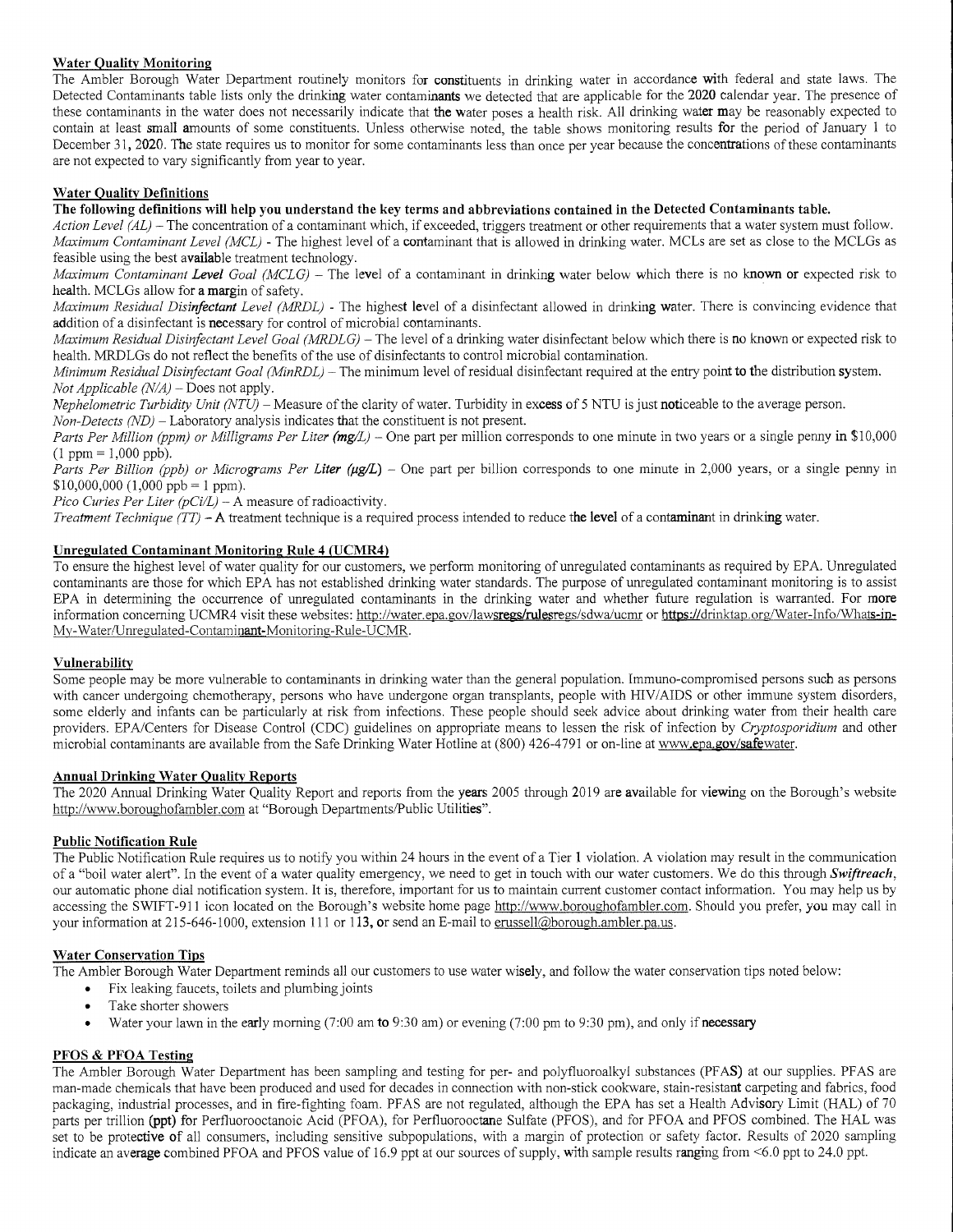### Detected Contaminants

| <b>Microbial Contaminants</b>                            | <b>MCL</b>                                    | <b>MCLG</b>                      | <b>Highest</b><br>Result                | Range of<br><b>Detections</b>      |                        | <b>Violation</b> | <b>Typical Source of Contaminant</b>                                                                         |
|----------------------------------------------------------|-----------------------------------------------|----------------------------------|-----------------------------------------|------------------------------------|------------------------|------------------|--------------------------------------------------------------------------------------------------------------|
| Total Coliform Bacteria                                  | 1 positive<br>monthly<br>sample               | 0 positive<br>monthly<br>samples | ND                                      | N/A                                |                        | No               | Naturally present in the environment                                                                         |
| <b>Inorganic Chemicals</b>                               | <b>MCL</b>                                    | <b>MCLG</b>                      | Highest<br>Result                       | Range of<br><b>Detections</b>      |                        | Violation        | <b>Typical Source of Contaminant</b>                                                                         |
| Barium (ppm)<br>(2018)                                   | $\overline{c}$                                | $\overline{2}$                   | 0.42                                    | $0.04 - 0.42$                      |                        | No               | Discharge of drilling wastes; Discharge from<br>metal refineries; Erosion of natural deposits                |
| Chromium (ppb)<br>(2018)                                 | 100                                           | 100                              | 2.3                                     | $ND-2.3$                           |                        | No               | Discharge from steel and pulp mills; Erosion<br>of natural deposits.                                         |
| Cyanide (ppb)<br>(2018)                                  | 200                                           | 200                              | 8                                       | $ND-8$                             |                        | No               | Discharge from steel/metal factories;<br>Discharge from plastic and fertilizer<br>factories.                 |
| Nitrate (ppm)                                            | 10                                            | 10                               | 3.28                                    | $ND - 3.28$                        |                        | No               | Runoff from fertilizer use; Leaching from<br>septic tanks, sewage; Erosion of natural<br>deposits            |
| 1,1-Dichloroethylene (ppb)                               | 7                                             | 7                                | 0.63                                    | $ND - 0.63$                        |                        | No               | Discharge from industrial chemical factories.                                                                |
| <b>Entry Point Disinfectant Residual</b>                 | Minimum Residual<br><b>Disinfectant Level</b> |                                  | Minimum<br>Disinfectant<br>Residual     | Range of<br><b>Detections</b>      |                        | Violation        | <b>Typical Source of Contaminant</b>                                                                         |
| Chlorine Residual-Wells (ppm)                            | 0.4                                           |                                  | 0.42                                    |                                    | $0.42 - 2.8$           | No               | Water additive used to control microbes                                                                      |
| Chlorine Residual-Spring (ppm)                           | 0.2                                           |                                  | 1.87                                    | $1.39 - 2.81$                      |                        | No               | Water additive used to control microbes                                                                      |
| Radionuclides                                            | <b>MCL</b>                                    | <b>MCLG</b>                      | <b>Highest</b><br>Result                | Range of<br><b>Detections</b>      |                        | <b>Violation</b> | <b>Typical Source of Contaminant</b>                                                                         |
| Alpha Emitters (pCi/L)<br>(2017 & 2019)                  | 15                                            | $\boldsymbol{0}$                 | 8.93                                    | $ND - 8.93$                        |                        | No               | Erosion of natural deposits                                                                                  |
| Combined Radium (pCi/L)<br>(2017 & 2019)                 | 5                                             | $\theta$                         | 2.86                                    | $ND - 2.86$                        |                        | No               | Erosion of natural deposits                                                                                  |
| Combined Uranium (ppb)<br>(2017 & 2019)                  | 20                                            | $\boldsymbol{0}$                 | 6.98                                    | $ND - 6.98$                        |                        | No               | Erosion of natural deposits                                                                                  |
| <b>Lead and Copper</b>                                   | Action<br>Limit                               | <b>MCLG</b>                      | 90 <sup>th</sup><br>Percentile<br>Value | Number of<br>Sites above<br>the AL |                        | <b>Violation</b> | <b>Typical Source of Contaminant</b>                                                                         |
| Copper (ppm)<br>(2019)                                   | 1.3                                           | 1.3                              | 0.43                                    | $\boldsymbol{0}$                   |                        | No               | Corrosion of household plumbing systems;<br>Erosion of natural deposits; Leaching from<br>wood preservatives |
| Lead (ppb)<br>(2019)                                     | 15                                            | $\theta$                         | N <sub>D</sub>                          | $\boldsymbol{0}$                   |                        | No               | Corrosion of household plumbing systems;<br>Erosion of natural deposits                                      |
| <b>Disinfectants / Disinfection</b><br><b>Byproducts</b> | MCL or<br><b>MRDL</b>                         | MCLG or<br><b>MRDLG</b>          | Highest<br>Result                       |                                    | Range of<br>Detections | Violation        | <b>Typical Source of Contaminant</b>                                                                         |
| Total Trihalomethanes (ppb)                              | 80                                            | N/A                              | 16.3(0)                                 | $2 - 35.5$ <sup>(2)</sup>          |                        | No               | Byproduct of drinking water chlorination                                                                     |
| Haloacetic Acids (ppb)                                   | 60                                            | N/A                              | 3.65(1)                                 | $ND - 7.0^{(2)}$                   |                        | No               | Byproduct of drinking water disinfection                                                                     |
| Distribution Chlorine Residual<br>(ppm)                  | 4                                             | 4                                | 1.24(3)                                 | $0.95 - 1.24$ <sup>(3)</sup>       |                        | No               | Water additive used to control microbes                                                                      |
| <b>Clarity Characteristics</b>                           |                                               | <b>Level Found</b>               | <b>MCL</b>                              | <b>MCLG</b>                        |                        | Violation        | <b>Typical Source of Contaminant</b>                                                                         |
| Turbidity (NTU)                                          | 0.09                                          |                                  | $TT=1$ (single<br>measurement)          |                                    |                        | <b>No</b>        | Soil runoff                                                                                                  |
|                                                          | 100% (samples $\leq$ 0.30)                    |                                  | TT=95%<br>$(samples \leq 0.30)$         |                                    | N/A                    | No               |                                                                                                              |

(1) Running Annual Average, highest value.

(2) Range represents sampling at individual sample points.

(3) Monthly average results.

As you can see from the Detected Contaminants table, our system had no water quality violations in 2020

#### SDWA Monitoring/Reporting Violations

The Ambler Borough Water Department had no water quality violations in 2020; however, we did have several monitoring/reporting violations.

- Monitoring/reporting violation for Synthetic Organic Chemicals (SOCs) 1<sup>st</sup> quarter samples at Entry Points 101 through 110 were not collected. Public Notification was provided and compliance was achieved. (Resolved)
- Reporting violation for 2,3,7,8-TCDD (Dioxin) 3<sup>rd</sup> quarter sample results for Entry Points 106 and 109 were received late. (Resolved) l,